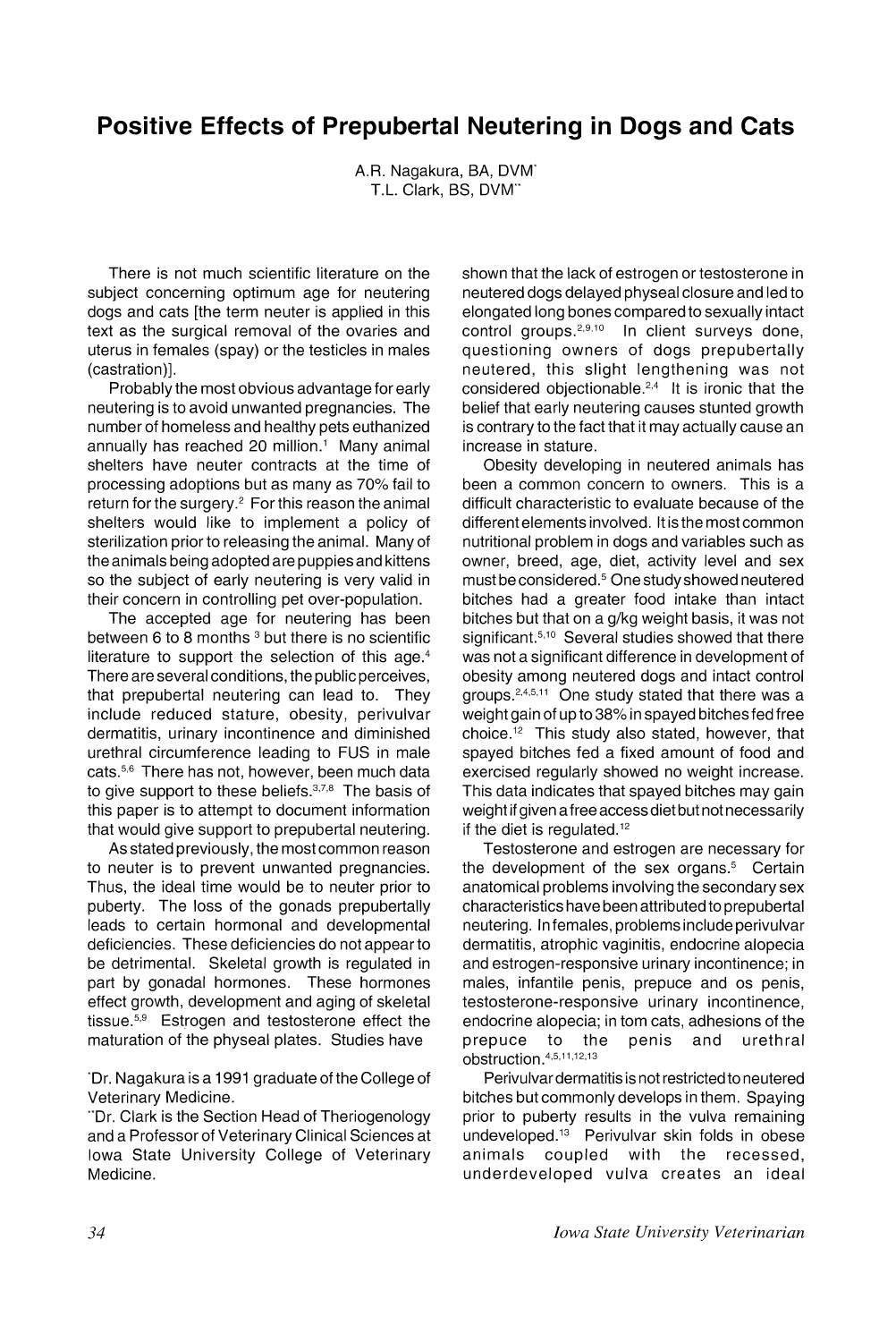environment for bacterial and fungal organisms. This conditions can be treated with weight reduction and/or surgical excision of the excess skin folds.<sup>5,12</sup>

Vaginal epithelium without the stimulation of estrogen is only 2 cell layers thick predisposing the tissue to possible vaginitis. In proestrus, the estrogen causes the epithelium to increase in thickness by 10 to 15 times. Atrophic vaginitis occurs in both spayed and intact bitches. Treatment with diethylstilbestrol will thicken the epithelium and eliminate the problem.5,12

Endocrine alopecia, which responds to endocrine therapy, occurs in spayed bitches. Alopecia, which responds to neutering has also been well described. Unfortunately, diagnosis of either of these conditions must be made upon response to therapy as peripheral hormone concentrations are not helpful diagnostically.12

Urinary incontinence is often associated with neutered animals. <sup>14</sup> Administration of diethylstilbestrol to females and testosterone to males seems to reduce the incidence in some animals. This gives support to hormonal deficiency inducing urinary incontinence.14 There are animals, however, that do not respond to the hormonal therapy.5 There is also literature stating that neutered animals have no greater incidence of urinary incontinence than sexually intact animals.4,5,13 Finally, there are non-hormonal factors that may be associated with incontinence. These include length and width of the urethra, position of the bladder, breed and age. The cause of incontinence is not clear and is probably due to several factors. In any case, there is no conclusive evidence to indicate that prepubertal neutering would cause potential problems.4,5,1o,13

In males, prepubertal castration results in a slight underdevelopment of the penis (analogous to undeveloped vulvas in early neutered bitches). Other than the diminished size, there are no morphological or physiological effects of early castration. <sup>10</sup>

There has been a popularbeliefthat prepubertal castration in cats may predispose to Feline Urological Syndrome and obstruction. Studies have been done to show that the urethral diameters of cats castrated at 5 months and those of sexually mature cats are no different. $6$  Further studies have shown that cats castrated early were no more likely to develop urethral obstructions or lower urinary tract disorders.<sup>12</sup> Although early castration in cats does not potentiate urethral obstructions, an incidental finding discovered that it could cause persistent adhesions of the prepuce to the penis.<sup>6</sup> Prepartum, the prepuce is adhered to the surface of the penis. Androgenic stimulation causes a breakdown of this adherence and the resultant formation of the preputial cavity. In some species this process is complete before birth or shortly after. In other species it could be anytime up to puberty. In most cats the separation seems to be complete by the end of the 5th month. Castration priorto this time may result in permanent adhesions which could lead to inflammation, irritation and predispose to ascending urinary<br>tract infections.<sup>5,6,12</sup> This data suggests that This data suggests that castrating a prepubertal cat should be done only if the penis can be manually protruded and has been separated from the prepuce.

This paper has focused on attempting to negate the previously mentioned public concerns on the drawbacks of early neutering. It would no be complete, however, without highlighting the positive aspects of early neutering.

After pet population control, probably the main reason for neutering is to abate objectionabie behaviors. The data that is available indicates that prepubertal neutering will notabsolutely restrict a behavior from developing, but will prevent a behavior from developing to the same degree as adult neutering would eliminate a behavior once it develops. $17$  In dogs, this means 90% of roaming and between 50-70% of aggression towards other animals, urine marking and mounting can prevented. 15,16,17 In cats, 80-90% of objectionable urine spraying, roaming and fighting with other males can be prevented. 15,16,17

In dogs, certain masculine behaviors seem to evolve before birth. Leg lifting during urination, mounting and full erections can be observed even in pups castrated at birth.<sup>5</sup> Social behavior in dogs does not appear altered in castrated dogs compared to their sexually intact littermates (ages between 2 and 8 months). No differences in chasing, growling, playfulness and competition for food or estrous females were observed.<sup>5</sup> There is also no indication that castration causes lethargy or inactivity.16

Owners are often under the impression that it helps the bitch's personality if she cycles once before spaying. There is absolutely no indication that going through an estrous cycle or having a litter institutes a permanent maternal behavior or a more mellow disposition.<sup>17</sup>

The benefits of early neutering in regard to reproductive diseases are so overwhelming they must not be overlooked. Early spaying greatly decreases the possibility of mammary neoplasia. Mammary gland tumors are the most common tumor in the intact bitch. Bitches spayed prior to the first estrus are reported to have a 0.5% chance of mammary neoplasia compared to intact bitches.